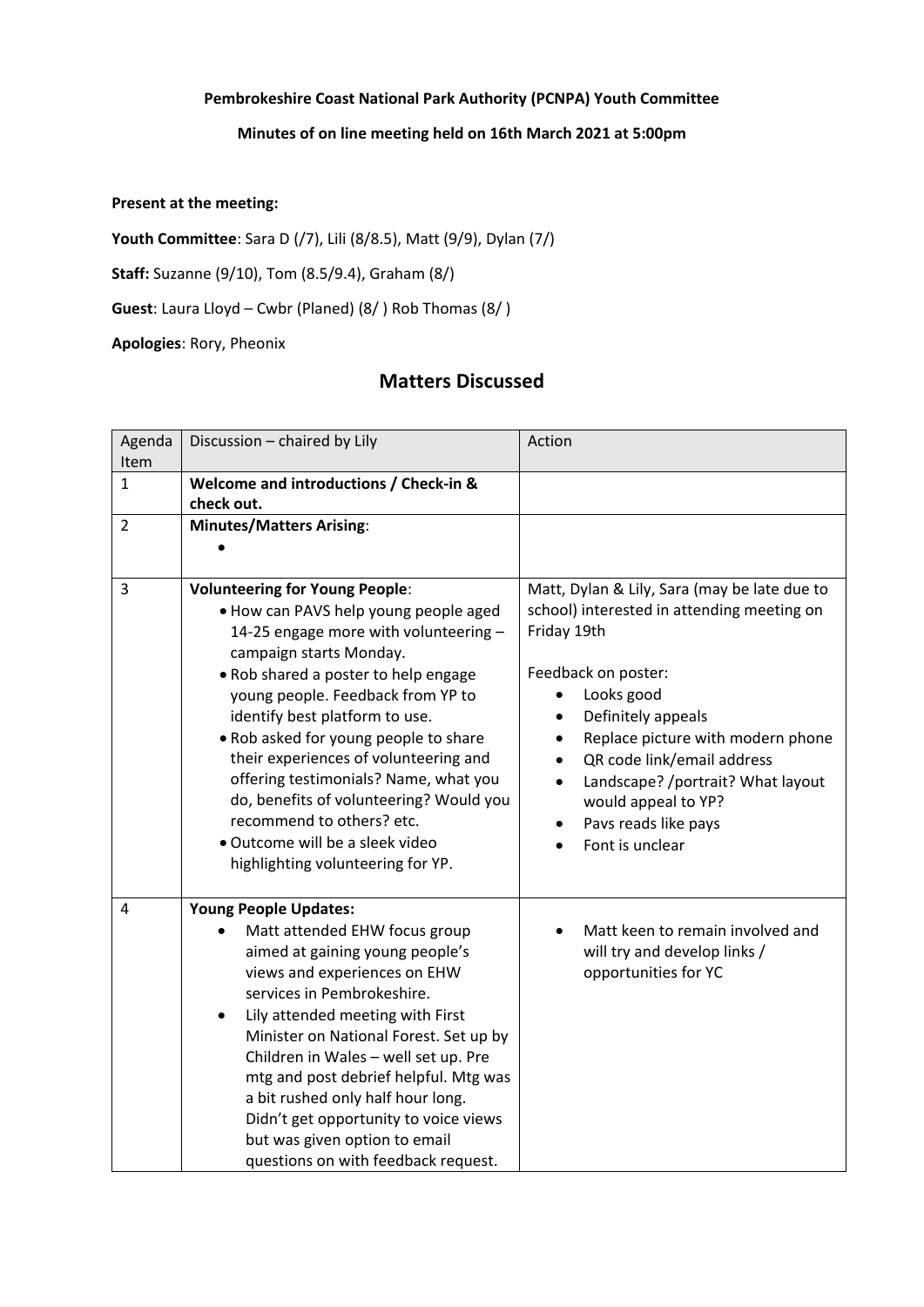|   | Matt and Lily attended National<br>$\bullet$                           | Matt and Lili - attend next young people           |
|---|------------------------------------------------------------------------|----------------------------------------------------|
|   | Nature Service mtg. Went into break                                    | WG                                                 |
|   | out rooms. (Matt - resources) Pace of                                  |                                                    |
|   | mtg difficult keep up with. How to                                     |                                                    |
|   | use funding and resources. No                                          |                                                    |
|   | mention of young people. Focus on                                      |                                                    |
|   | smaller funding pots because of                                        |                                                    |
|   | number of people requiring it.                                         |                                                    |
|   | Education, Employment & Access                                         |                                                    |
|   | themes discussed.                                                      |                                                    |
|   | (Lili - Young People) Tom and Andy to                                  |                                                    |
|   | take forward young people element.                                     |                                                    |
|   | Get a clear voice from young people                                    |                                                    |
|   | around skills and training.                                            |                                                    |
|   | Matt attended Volunteer Forum mtg                                      | Laura to pass on volunteering                      |
|   | with Rebecca PCNPA. Campaign for                                       | passport info to her mtg                           |
|   | volunteering - plans for leader back                                   |                                                    |
|   | marker training. Discussed Basecamp                                    |                                                    |
|   | & Volunteering Passports.                                              |                                                    |
|   | PCNPA update:                                                          |                                                    |
|   | Volunteering cannot resume at                                          |                                                    |
|   | current time but busy time ahead<br>with Spring/Summer ahead.          |                                                    |
|   | I Naturalist Project - helpful to<br>$\bullet$                         | Tom will share info as project                     |
|   | engage people in recording nature -                                    | develops                                           |
|   | PCNPA as well as all NPs involved                                      |                                                    |
|   | Youth Committee - are they                                             | Tom / Graham to discuss with                       |
|   | volunteers? Discussed but not                                          | Rebecca                                            |
|   | resolved. Tom suggested that YC                                        |                                                    |
|   | should get same benefits (discounts,                                   |                                                    |
|   | newsletter and info, uniform etc                                       |                                                    |
|   |                                                                        |                                                    |
|   | Youth Assembly                                                         | Suzanne to send out more information to            |
|   | Votes @ 16 research project looking<br>for 25 young people from across | Matt, Lily and Sara                                |
|   | county to take part.                                                   |                                                    |
|   |                                                                        |                                                    |
| 5 | Community Wellbeing Project for PLANED                                 | General - encourage more people in                 |
|   | focussed on Future of Wellbeing Act:                                   | training. Improving opportunities.                 |
|   | How to engage better with young                                        | Climate change and how it relates to               |
|   | people - visioning exercise carried                                    | Children Rights                                    |
|   | out pre lockdown.                                                      | What could TCC do with their land to benefit       |
|   | With community partnership working<br>٠                                | climate change - plant trees                       |
|   | ties in nicely with Manifesto                                          | Land use                                           |
|   | How can Cwbr support you to link<br>٠                                  | Public transport - wider reaching bus routes       |
|   | better with TCC's                                                      |                                                    |
|   | Youth engagement toolkit can benefit<br>$\bullet$                      | Living learning & working<br>More nature education |
|   | young people to engage more and                                        | Low wages                                          |
|   | development relationships with TCC<br>and vice versa.                  |                                                    |
|   | How can the committee help?:                                           | Matt, Lily & Sara all agreed to get involved.      |
|   |                                                                        |                                                    |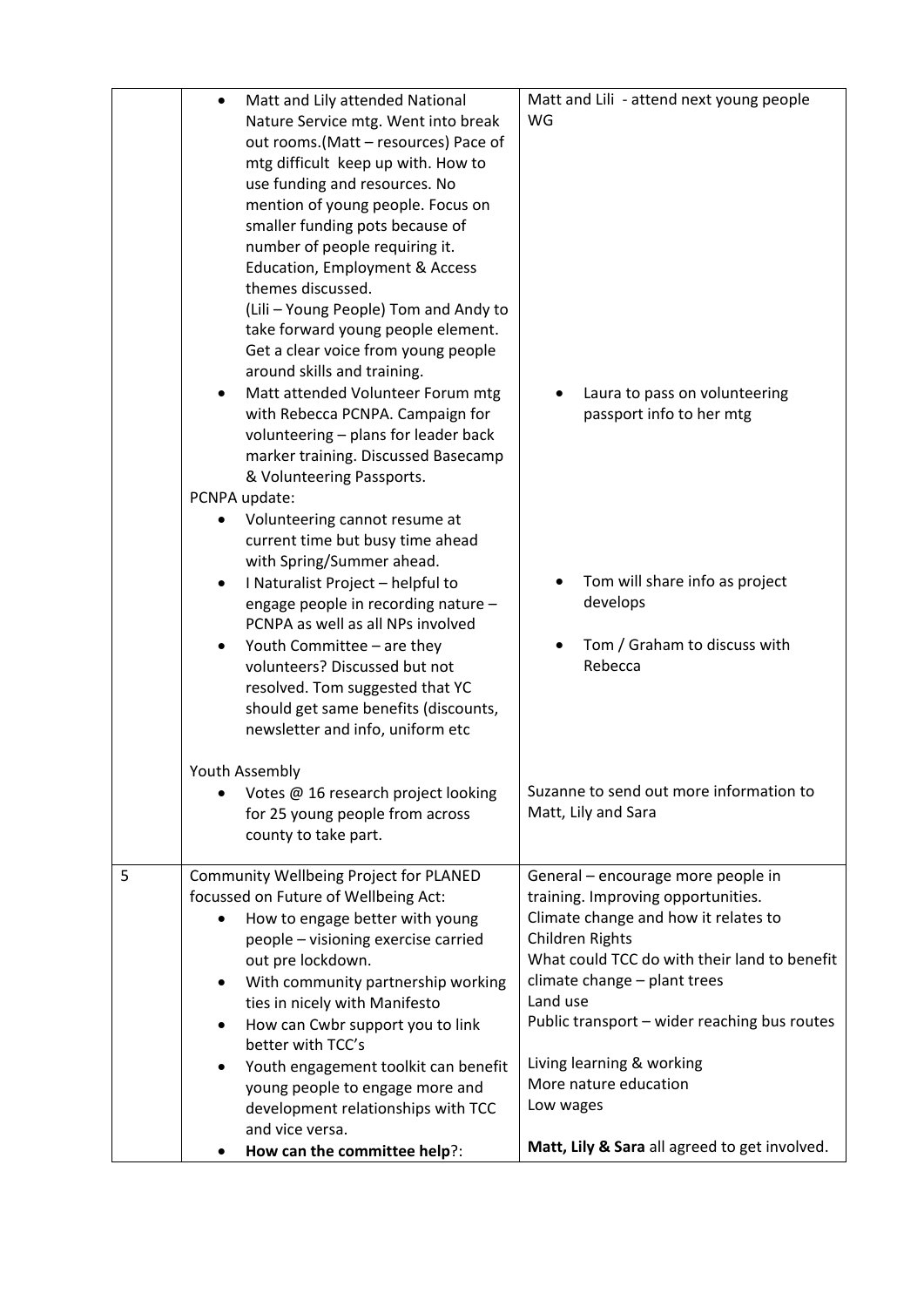|                | Ideas on activities/ideas for adding to<br>toolkit. Laura to highlight sections and<br>feedback on how TCC can use it<br>Highlight project ideas/key objectives<br>of your youth manifesto - getting in<br>touch with council / how to engage<br>Example of two reps from Fishguard<br>are looking around their community<br>and identify work that needs doing<br>and jobs can be distributes around<br>other organisations. | Cwbr funding coming to an end March but<br>further funding applied for.<br>Toolkit to fedback by mid April<br>Identify some ideas on how Laura can help<br>with the Youth Manifesto.                                                                                                                                                                                                                                                                                                                                                                                                                                                                                                                                                                                                                                                                                                                                     |
|----------------|-------------------------------------------------------------------------------------------------------------------------------------------------------------------------------------------------------------------------------------------------------------------------------------------------------------------------------------------------------------------------------------------------------------------------------|--------------------------------------------------------------------------------------------------------------------------------------------------------------------------------------------------------------------------------------------------------------------------------------------------------------------------------------------------------------------------------------------------------------------------------------------------------------------------------------------------------------------------------------------------------------------------------------------------------------------------------------------------------------------------------------------------------------------------------------------------------------------------------------------------------------------------------------------------------------------------------------------------------------------------|
|                | TCC's are holding a meeting with a<br>focus on how they would like young<br>people to be involved and what<br>young people want from TCC's                                                                                                                                                                                                                                                                                    | Planning meeting tomorrow @ 6pm - Matt<br>and Lilly. Suzanne to send link.                                                                                                                                                                                                                                                                                                                                                                                                                                                                                                                                                                                                                                                                                                                                                                                                                                               |
| 6              | Time & Length of Future Meeting:<br><b>Start time 5pm good</b><br>Finish time between 6:30 & 7pm                                                                                                                                                                                                                                                                                                                              | Defer until all young people have expressed<br>their view.                                                                                                                                                                                                                                                                                                                                                                                                                                                                                                                                                                                                                                                                                                                                                                                                                                                               |
| $\overline{7}$ | <b>Work programme:</b><br>Begin to build a framework to<br>develop a work plan document to<br>help members to have a clear<br>vision of their ideas/interests etc.<br>Lily suggested having a live<br>document for individuals to work<br>on.                                                                                                                                                                                 | Decided to action, but deferred for now                                                                                                                                                                                                                                                                                                                                                                                                                                                                                                                                                                                                                                                                                                                                                                                                                                                                                  |
| 8              | Climate change video:<br>Feedback required - music, sound,<br>font animated writing. How it starts?<br><b>Ending? Changes?</b>                                                                                                                                                                                                                                                                                                | Gets a good message across. Really good<br>video.<br>Factual video on how climate change is<br>going to affect children's rights<br>At beginning when Lili's speaking - can you<br>take out long paragraphs and change to<br>short and relevant. Bigger text.<br>Slow down so easier to read.<br>Trying to listen to audio as well as reading<br>text and watch animation - too much.<br>Logo at beginning ok helps to place it.<br>Anything at the beginning to make a<br>stronger start - needs to be put in context.<br>Attention grabber at start - Our future is<br>being destroyed and what needs to make it<br>clearer to make the future more positive for<br>all young people.<br>Leave Unicef & Outright until the end.<br>Slide - every voice matters your voice<br>matters too.<br>Keep English & Welsh videos separate<br>Credits - made by youth committee with<br>first names. Include Youth Bank suppor3 |